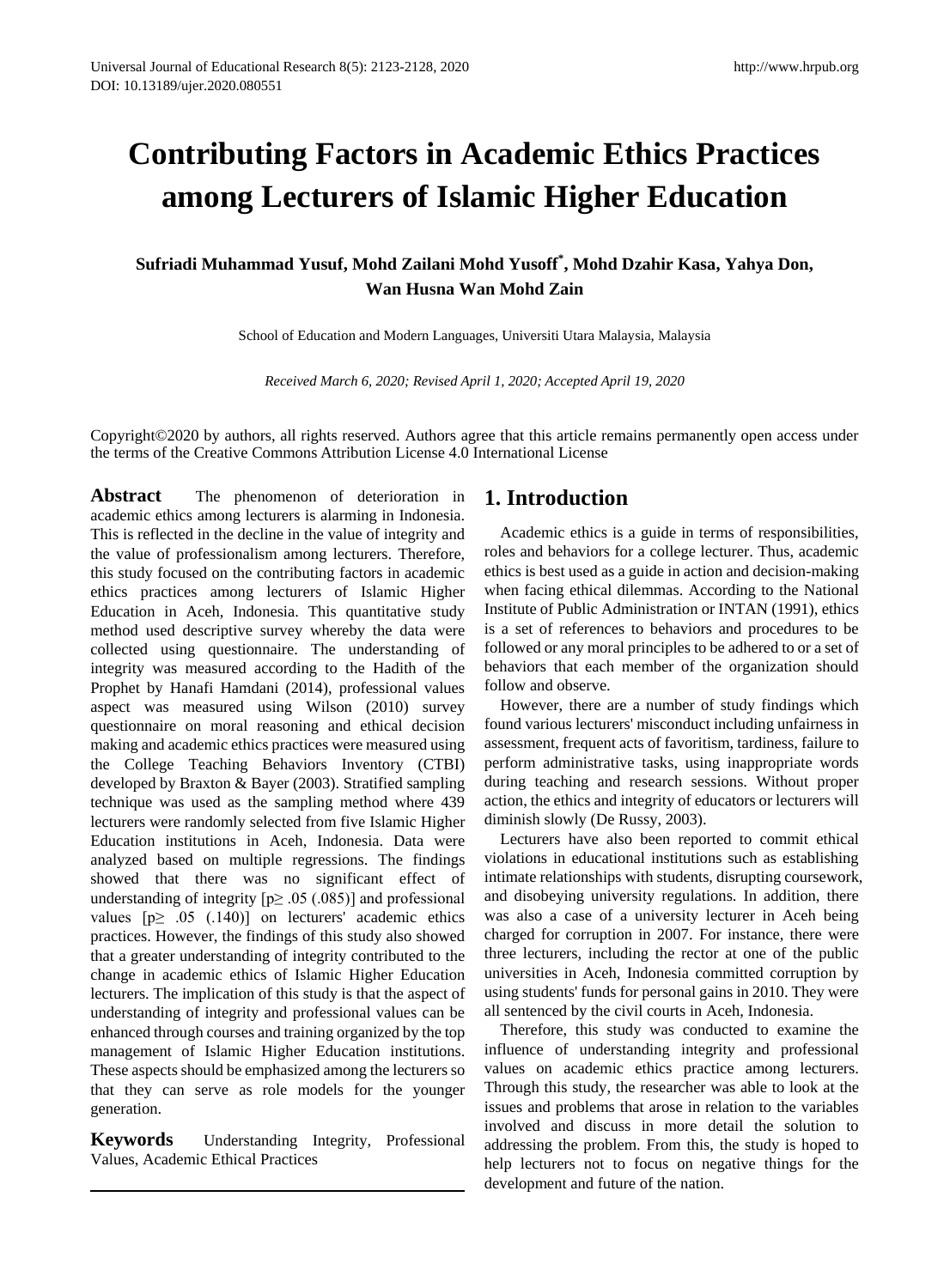# **2. Research Objectives**

The objectives of this study were to:

- 1. Identify the level of understanding integrity and professional values on the academic ethics practices of lecturers.
- 2. Identify significant differences in the academic ethics practices of lecturers based on age and gender.
- 3. Identify the significant impact of understanding integrity and professional values on the academic ethics practices of lecturers.

### **3. Research Questions**

The research questions were as follows:

- 1. What is the lecturers' level of understanding integrity and professional values on the academic ethics practices?
- 2. Are there significant differences in the academic ethics practices of lecturers based on age and gender?
- 3. Is there any significant impact of understanding integrity and professional values on lecturers' academic ethics practices?

## **4. Research Methodology**

This quantitative study used descriptive survey method based on the questionnaire that the respondents answered. Quantitative research method was used because this study involved the process of collecting respondents' data using a questionnaire from a large number of respondents (Cohen, 2000). Among the advantages of using this method are that it allows more data to be collected at a time, more cost-effective and convenient use of the process (Creswell, 1997; Hofstede, Neuijen, Ohayv and Sanders, 1990). In addition, the use of the questionnaire instrument in this study also made the study more focused and in depth and was able to achieve the well defined objectives of the study (Sachman, 1991).

The researcher used a stratified sampling method to determine the selected sample. The stratified sampling method is a sampling technique in which the study population is grouped into specific strata. This method was used to determine the sample consisting of lecturers in the State Islamic University (UIN), State Islamic Religious Institutions (IAIN) and State Islamic Religious High Schools (STAIN). There were a total of 1115 lecturers in Islamic Higher Education in Aceh, Indonesia. Based on the population, the researcher has selected 439 lecturers as the study sample.

The questionnaire instrument used to measure understanding of integrity consisted of 36 items with a reliability value of  $\alpha = .87$  and the questionnaire for professional values consisted of 9 items with a reliability value of  $\alpha$  = .73. Meanwhile, the questionnaire to measure the academic ethics of lecturers consisted of 126 items with a reliability value of  $\alpha = .92$ .

# **5. Finding**

### **5.1. Lecturers' Level of Understanding Integrity and Professional Values in the Academic Ethics Practices**

An analysis of lecturers' level of understanding integrity and professional values in the academic ethics practices was based on mean values as well as the standard deviation from the responses of 439 respondents among the lecturers at Islamic Higher Education. The total mean score obtained reflected the level of lecturers' academic ethics practices. High level referred to mean scores of 3.67 to 5.00, medium level referred to mean scores of 2.34 to 3.66 and low level referred to mean scores of 1.00 to 2.33. Therefore, based on the analysis, the level of aspects of understanding integrity  $(M = 4.27, SD = .38)$  and professional values  $(M = 3.90,$  $SD = .41$ ) was high.

### **5.2. Differences in Lecturers' Academic Ethics Practices by Age**

One-way analysis of variance (ANOVA) was used to identify significant differences in academic ethics practices among lecturers based on age. The results of the analysis showed that there was no significant difference in academic ethics practices among lecturers based on age, F  $(42, 396) = .906$ , p $> .05$  (.642). This finding indicated that there was no significant difference in academic ethics practices among lecturers based on the age. Therefore, the findings accepted the null hypothesis that there is no difference in academic ethics practices among lecturers based on age.

**Table 1.** ANOVA result of Lecturers' Academic Ethics Practices by Age

| Source                | SS      | Df  | МS   | F    | Sig. |
|-----------------------|---------|-----|------|------|------|
| <b>Between Groups</b> | 12.713  | 42  | .303 | .906 | .642 |
| In Group              | 132.354 | 396 | .334 |      |      |
| Totals                | 145.067 | 438 |      |      |      |

 $*$ *p*  $< 0.05$ 

### **5.3. Differences in Lecturers' Academic Ethics Practices by Gender**

Independent sample T-test analysis was used to identify significant differences in academic ethics practices among lecturers based on gender. The results of the analysis showed that the mean score and standard deviation for males were ( $M = 3.49$ ,  $SD = .57$ ) and females were ( $M =$ 3.45,  $SD = .58$ ). T-test results found that the t value was  $.54$ , at a significant level of .59 ( $p$  $>$  .05). This indicated that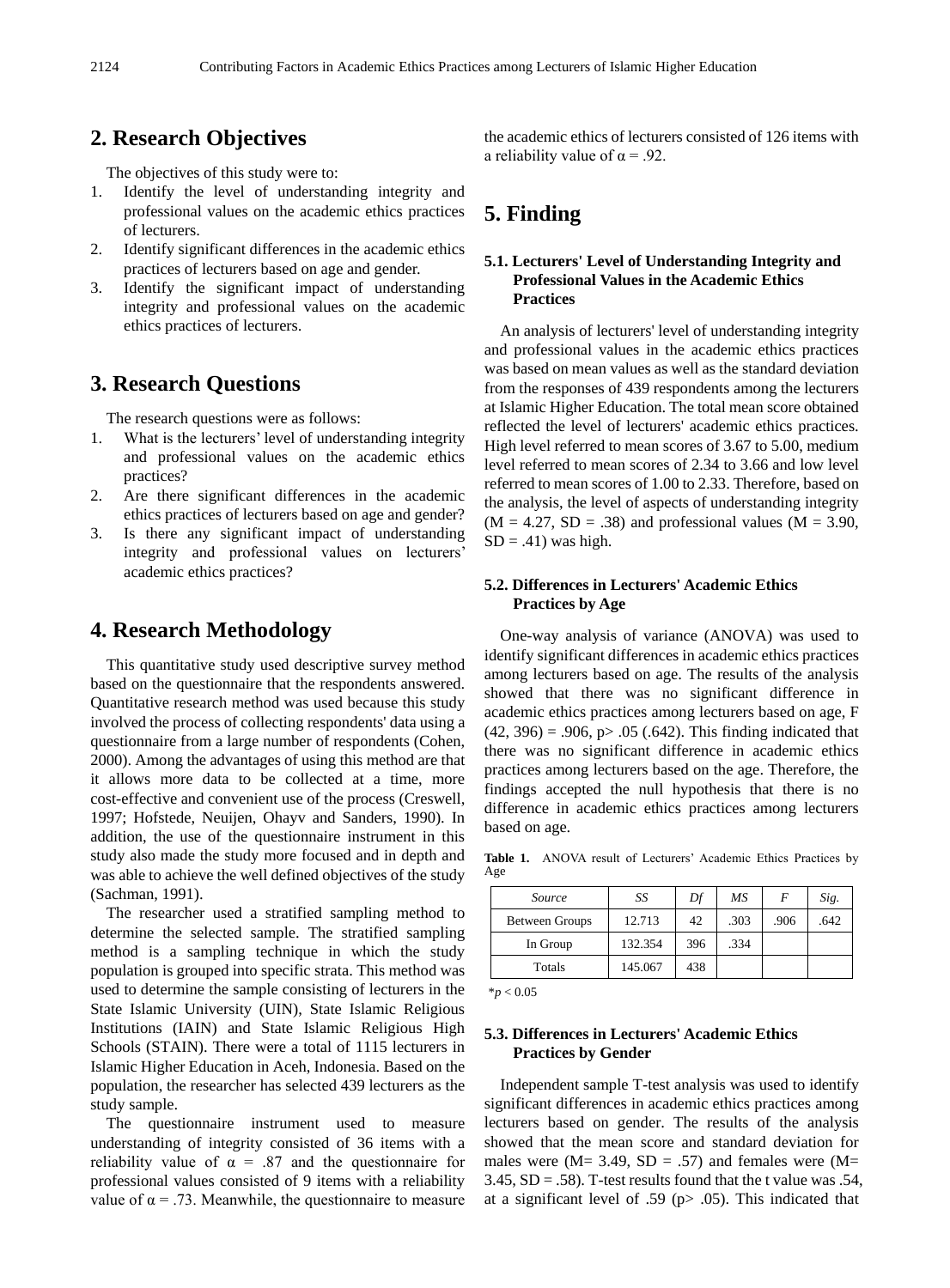there was no significant difference in lecturers' academic ethics practices based on gender. Therefore, this study has accepted the null hypothesis that there is no significant difference in academic ethics practices among lecturers based on gender.

**Table 2.** T-Test Result Lecturers' Academic Ethics Practices by Gender

| Gender |     | Mean | SD  | Df  |     |     |
|--------|-----|------|-----|-----|-----|-----|
| Male   | 283 | 3.49 | .57 | 437 | .54 | .59 |
| Female | 156 | 3.45 | .58 |     |     |     |

 $*_{p}$  < 0.05

### **5.4. Impact of Understanding Integrity and Professional Values on Lecturers' Academic Ethics Practices**

Regression model analysis revealed that there were two predictor variables for academic ethics practices - namely, an understanding of integrity and professional values that were included in the regression model at  $\leq$  0.05. The correlation between dependent variable and predictor variable of understanding integrity was .113. Subsequently, the correlation between dependent variable and predictor variable of professional values was .105.

The R² value of .013 indicated that 1.3 per cent of change in the dependent variable (academic ethics practices) was due to the change in understanding integrity. The combination of understanding integrity and professional values contributed (1.8-1.3) percent, which was 0.5 percent of the additional change in academic ethics practices. The linear combination of the two predictor variables accounted for 1.8 percent of the variance in the dependent variable. This can be seen in Table 3.

The results of the data analysis indicated that for the study population (sample size = 439), two predictor variables namely understanding integrity (a) and professional values (b) were predictors of lecturers' academic ethics practices. This suggested that the results of

the study accepted the assumption that understanding integrity and professional values variables was a predictor of lecturers' academic ethics practices at Islamic Higher Education in Aceh.

Significantly, the understanding integrity score [F (1,  $437$ ) = 5.690, p <.05] accounted for 1.3 percent of the variance ( $\mathbb{R}^2 = .013$ ) in lecturers' academic ethics practices. This meant that understanding integrity ( $\beta$  = .168, p <.05) was a key indicator as to the reason lecturers at Islamic Higher Education were practicing academic ethics. The combination of understanding integrity ( $\beta$  = .129, p > .05) and professional values ( $\beta$  = .103, p> .05) increased by  $(1.8-1.3)$  percent or 0.5 percent to the variance  $(R<sup>2</sup>=.018)$ in academic ethics practices  $[F (2, 436) = 3.946, p < .05]$ . This situation indicated that predictor variable understanding integrity contributed more to changes in academic ethics practices compared to professional values predictor variable.

Table 3 shows the regression model analysis in which the two predictors of the dependent variable (academic ethics practices), namely understanding integrity  $[p \ge 0.05]$ (.085)] and professional values  $[p \ge .05$  (.140)] showed non-significant value. This indicated that both predictor variables have no effect on the lecturers' academic ethics practices. Therefore, the null hypothesis that there is no significant influence of understanding integrity and professional values on academic ethics practices among lecturers was accepted. Concisely, the findings showed that the two variables were not significant and did not give any impact on the academic ethics practices of Islamic Higher Education lecturers in Aceh. Overall, the variable understanding integrity has shown to give more contribution and influence to the change in the academic ethics practices among Islamic Higher Education lecturers in Aceh, Indonesia compared to the professional values variable. Meanwhile, professional values variable was not significant and has given less contribution to the change in academic ethics practices of Islamic Higher Education lecturers.

| Model                                  | R                 | $\mathbb{R}^2$ | F     |               | <b>SEB</b>   | <b>Beta</b> |                | Sig.         |
|----------------------------------------|-------------------|----------------|-------|---------------|--------------|-------------|----------------|--------------|
| Constant                               | .113a             | .013           | 5.690 | 2.763         | .302         |             | 9.155          | .000         |
| Understanding<br>Integrity             |                   |                |       | .168          | .070         | .113        | 2.385          | .017         |
| Constant<br>Understanding<br>Integrity | .133 <sup>b</sup> | .018           | 3.946 | 2.523<br>.129 | .342<br>.075 | .087        | 7.373<br>1.728 | .000<br>.085 |
| Professional Values                    |                   |                |       | .103          | .070         | .075        | 1.479          | .140         |

**Table 3.** Multiple Regression Analysis of Understanding Integrity and Professional Values in Lecturers' Academic Ethics Practices

a. Understanding Integrity

b. Understanding Integrity & Professional Values

The dependent variable: Academic Ethics Practices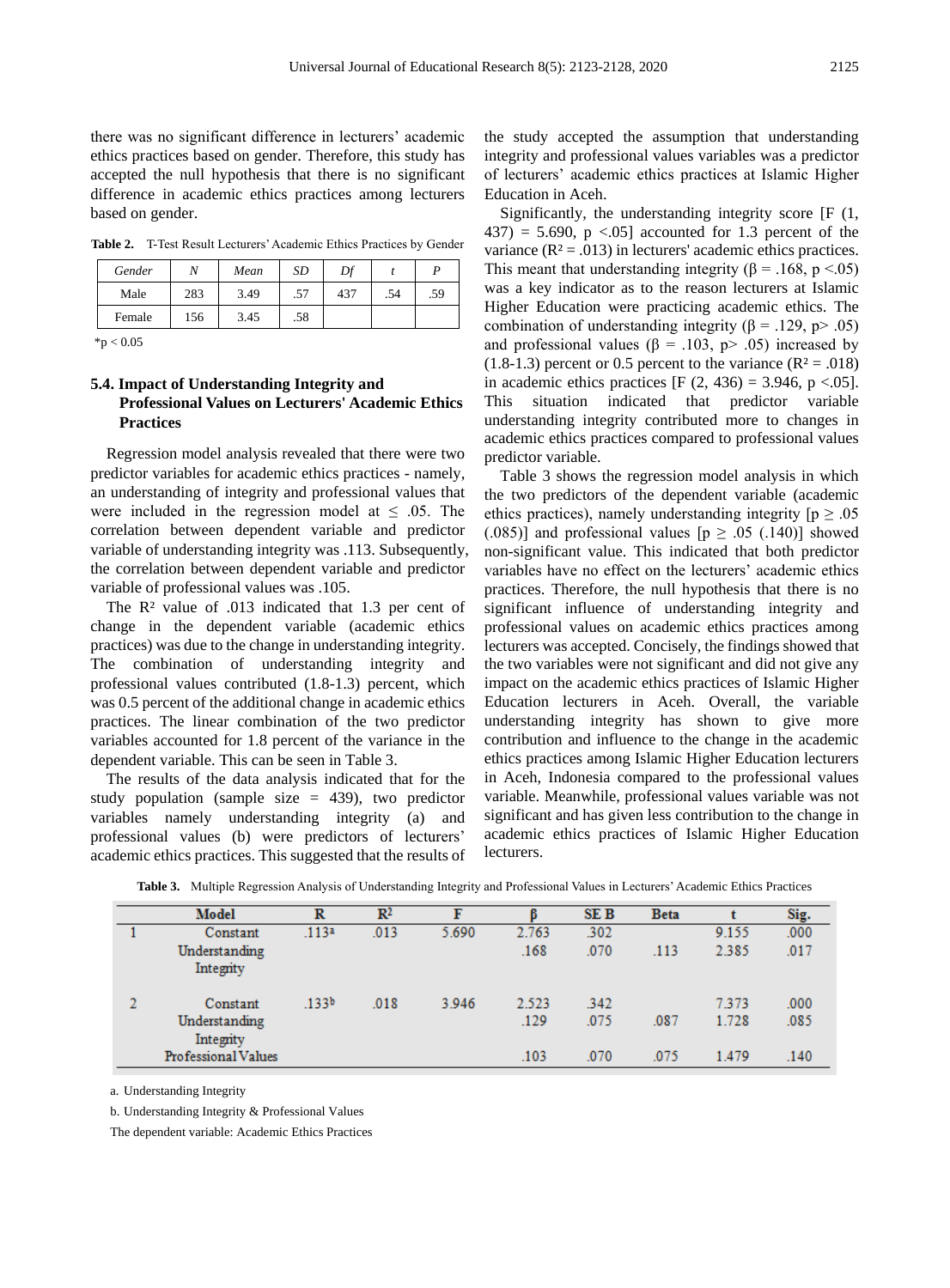# **6. Discussions, Implications and Suggestions**

#### **6.1. Understanding Integrity Level**

The level of understanding integrity among the respondents in this study was high. This finding is in line with a study conducted by Hanafi Hamdani (2014) in which he found that the level of understanding integrity among the administrative staff of UiTM Shah Alam, Selangor was high. Similarly, a study conducted by Zalinah Mohamed (2014) found that the level of understanding integrity among primary school teachers in four schools around Tampoi, Johor Bahru, with regards to the implementation of School-Based Assessment based on the Primary School Curriculum Standards (KSSR), was high.

#### **6.2. Professional Values Level**

The level of professional values among the respondents in this study was also high. This finding is in line with studies conducted by Mohamad Nizam Nazarudin, Nur Fatihah Luciana Benjamin Abdullah and Zakiah Noordin (2017) who found that the level of professional values of trainee teachers during the practicum at the Sabah Zone Teacher Education Institute was high. However, the finding of this study is also not in line with the study conducted by Noor Rosmawati Yusuf, Abdul Razak Ahmad and Mohd Mahzan Awang (2017) who found that the level of professional values of Malaysian Polytechnic lecturers was at a relatively high level.

The finding of the study conducted by Nur Hafizoh and Rohana (2013) was contrary to the findings of this study where they found that the practice of teaching professionalism based on the Malaysian Teacher Standards among the Malaysian University of Technology teachers showed that it was at a moderate level. This has been proven by analysis that showed that the level of interpersonal and intrapersonal skills was the highest practices followed by belief in God as well as leadership practices. Therefore, the overall research finding on the level of professionalism practice was only at a moderate level.

### **6.3. Differences in Lecturers' Academic Ethics Practices by Age**

The finding of this study showed that there was no significant difference in academic ethics practices among lecturers based on age ( $p = .642$ ). This finding is in line with a study conducted by Ainuddin Mohd Isa (2017) who found that there was no significant difference in academic ethics practices among teachers of the Teacher Education Institute by age. This indicated that the age category did not impact the academic ethics practices among the Islamic Higher Education lecturers. In other words, the level of academic ethics practices among lecturers was the same

despite differences in age.

The finding of this study is also in line with the study conducted by Syaifulradzman Shaifuddin (2012) who found that there was no significant difference between age categories compared to an individual's academic ethics practices. This indicated that the older age category who have more experience and has a longer service period is the same as the practice of academic ethics among the younger age groups.

Therefore, researchers remain consistent with the result of this study that there is no significant difference in academic ethics practices based on one's age. Although the theory has stated otherwise, these differences may have been influenced by other aspects that may be beyond this study. Vast difference in ages certainly would make a significant difference based on the courses and seminars they have attended and the experience gained during their service. However, reality has shown that there is no significant difference in one's academic ethics practices by age category.

### **6.4. Differences in the Lecturers' Academic Ethics Practices by Gender**

The finding of this study showed that there was no significant difference in academic ethics practices among lecturers based on gender ( $p = .589$ ). This finding is in line with the study by Ainuddin Mohd Isa (2017) who found no significant difference between a person's gender and the academic ethics practices among Teacher Education Institute lecturers. The study finding by Ainuddin Mohd Isa (2017) showed that there was no significant difference in academic ethics practices of male lecturers compared to female lecturers. Thus, this proved that the practice of academic ethics practices among male and female lecturers was the same despite differences in gender.

However, this finding is contrary to a study conducted by Shazaitul Azreen Rodzalan and Maisarah Mohamed Saat (2016), which focused more on undergraduate students as respondents in their study, where there was a significant difference in academic ethics practices among students based on gender. The study found that female students have higher levels of academic ethics practices than male students.

Therefore, it can be concluded that each study has different findings. However, academic ethics practices should not be different in terms of gender as individuals need to maintain a high level of ethics practices within themselves and these academic ethics practices should be enhanced constantly in order to achieve excellence in themselves and for their nation.

### **6.5. Impact of Understanding Integrity and Professional Values on Lecturers' Academic Ethics Practices**

The finding of this study found that there was no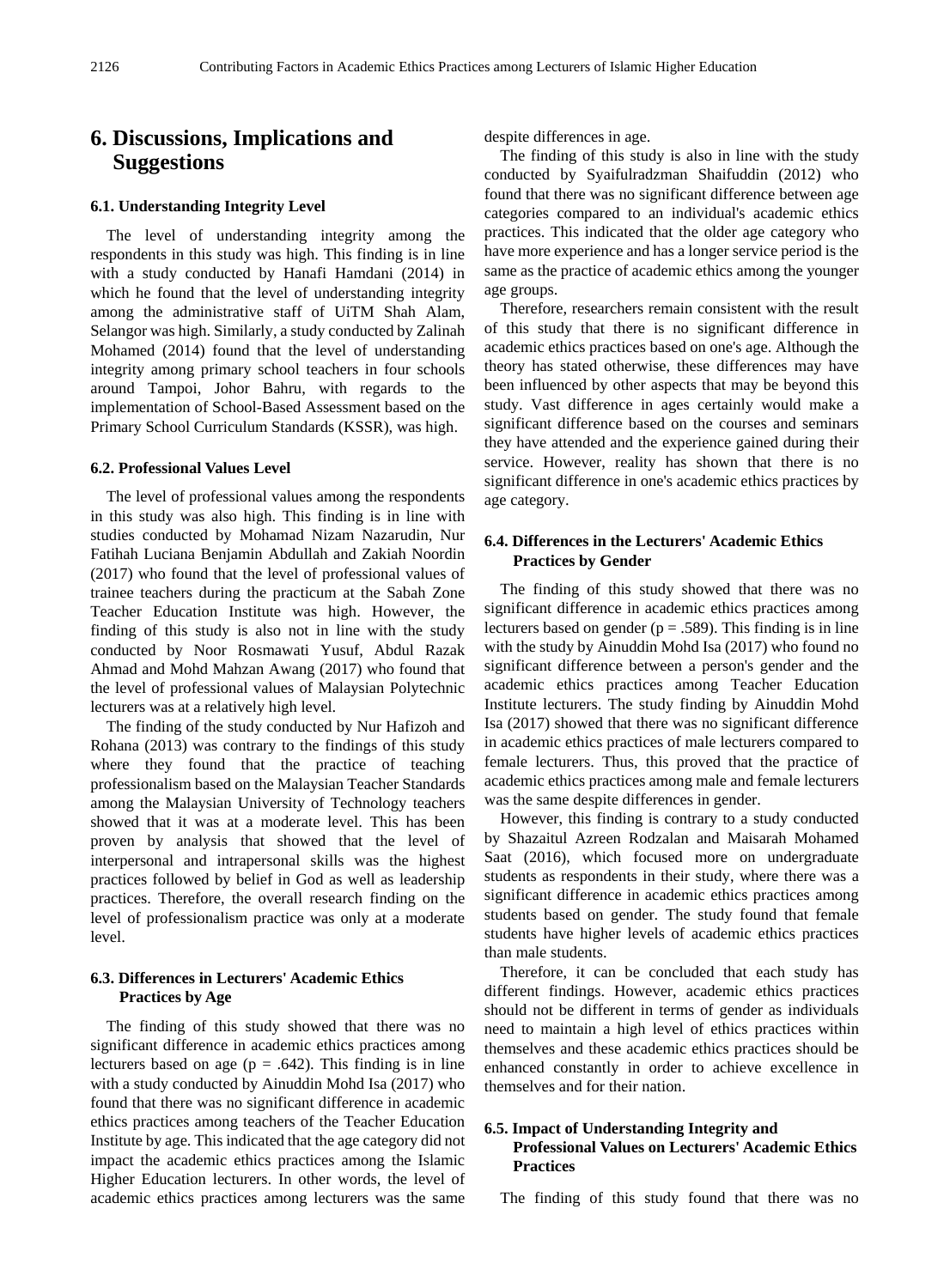significant effect of understanding integrity and professional values on academic ethics practices among lecturers. According to Rashidi Abbas, Fakhrul Adabi Abdul Kadir and Ilhamie Abdul Ghani Azmi (2014), aspects of understanding integrity and professional values such as persistence and sincerity in the individual, despite their status, should always be implemented and enhanced. It is believed that these aspects influence the development of ethical values in oneself. At the same time, the development of quality students and workers in all aspects of Islamic values is considered the utmost importance and is given bigger attention towards improving the nation.

In addition, a lecturer or leader should also be an example and display a good attitude and trust in his students as such is one of the characteristics of an ethical lecturer. The practice of academic ethics not only disciplines students but also benefits those around them. Therefore, the researchers do not agree with the findings of this study but strongly propose that aspects of understanding integrity as well as professional values certainly influence the practice of academic ethics in individuals. In fact, the researchers believe that both of these factors are the driving force and catalyst for academic ethics practices.

### **7. Implications of the Study**

Cases of misconduct or ethical violations among lecturers as presented by the researchers in this study are indeed commonplace and occur in any educational institution in any country. Thus, the inculcation and ingestion of more ethical leadership values among lecturers is a *jihad* to ensure that repeated incidents of misconduct do not occur. In addition, the Ministry of Education is expected to take various actions to inculcate ethical values in each lecturer and student. This endeavor is seen as the best, right and pure way. All types of programs, courses, briefings and seminars need to be organized following these aspects so that these positive elements will always be updated in their daily lives.

Based on the findings of this study, the researchers also suggested that the university should conduct courses or training on academic ethics practices among the lecturers from time to time. Through these courses and training, further academic ethics practices can be enhanced in each of the lecturers while learning more positive values in academic ethics, especially regarding university teaching and learning. At the same time, these courses and exercises can also help to make more ethical decisions among lecturers.

Furthermore, the university should also recommend that lecturers with lower academic qualifications attend training on academic ethics practices from time to time. It aims to minimize the difference in terms of academic ethics practices that exists among lecturers. At the same time,

lecturers with high academic qualifications such as a Doctorate of Philosophy should also ensure that their academic ethics practices are maintained and strengthened. This way, the practice of academic ethics among lecturers will not display any gaps or differences despite having different academic qualifications.

### **8. Suggestions for Advanced Study**

The findings of this study have contributed in examining the differences of academic ethnics practices based on the demographic aspects of the respondents' age and gender. Therefore, for further study future researchers may extend the demographic aspects of the respondents such as religion, social environment, socio economic level, cultural dimension and so on. As such, different findings, a more comprehensive and detailed contribution will be contributed to the readers. At the same time, the findings of this study can serve as the basis for studies related to academic ethics practices among lecturers.

Furthermore, future studies may also extend this study by using qualitative methods or by combining both methods quantitatively and qualitatively. According to Scott and Garner (2013), the use of 'mixed method' has the advantage of providing a clearer qualitative study and contextualization through quantitative studies. In addition, researchers using qualitative methods will find more accurate, comprehensive, reliable, quality and meaningful research findings. At the same time, it will emphasize on inductive reasoning to understand a particular situation or circumstances, including the history or experience of an individual. The study based on in-depth interviews, observations and document analysis can be carried out by the researcher to further strengthen the findings. Therefore, this proposal is best applied by the next researcher.

Further research is also expected to reach a larger number of respondents as well as more cities in Indonesia. As this study only involved Islamic Higher Education available in the city of Aceh, the researchers suggest that future studies can be expanded throughout the cities in Indonesia by involving lecturers from every age group. Comparative studies of urban and rural universities on this topic are also encouraged.

### **9. Conclusions**

Overall, the research conducted have opened up opportunities as well as become a starting point for other researchers to make or continue their research in related fields that have not been fully explored. Of course, future studies can refine the same field from different points of view. However, the most important thing in a study is that each view or study is able to contribute as well as a reference material to achieve something better.